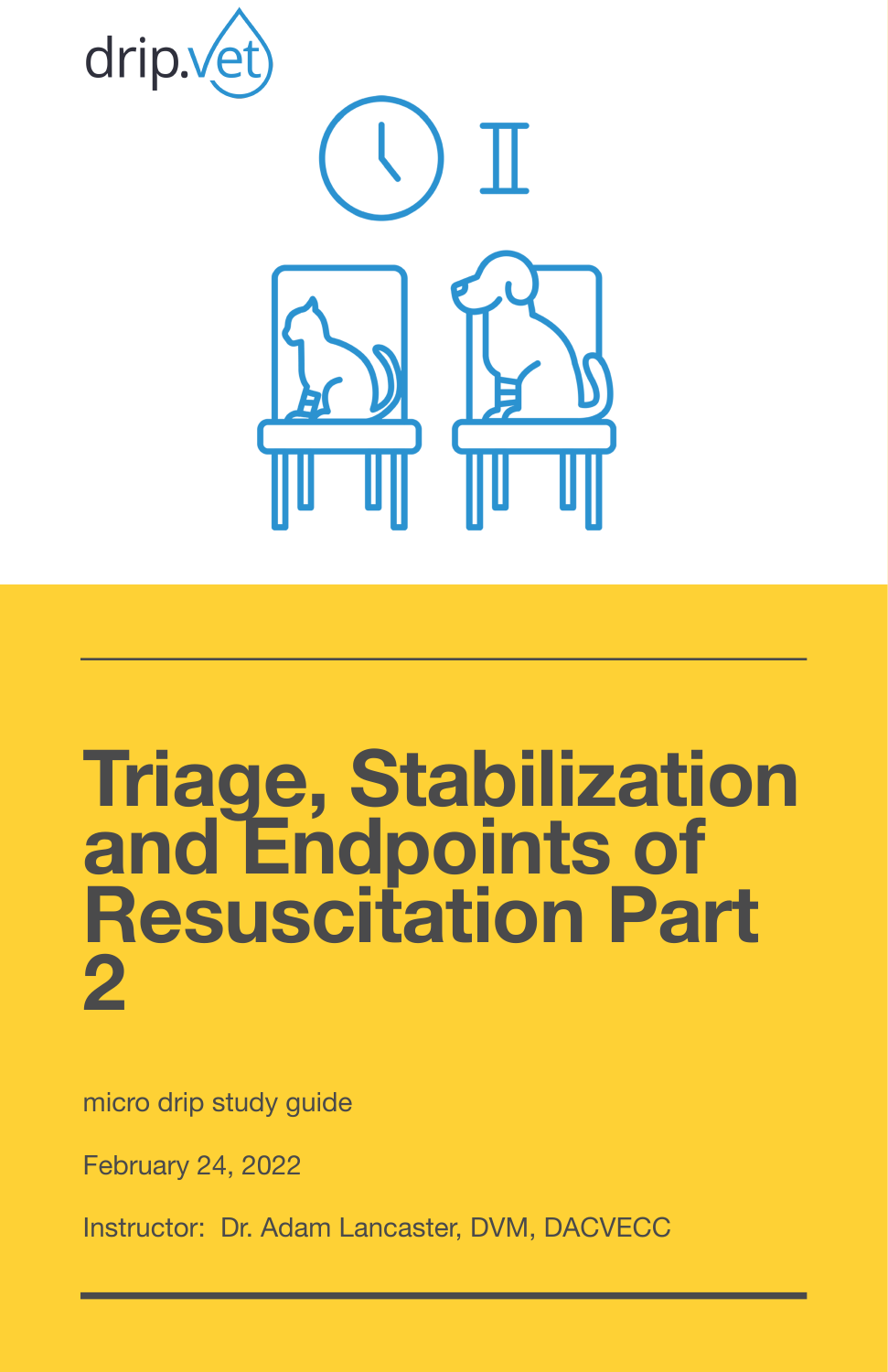## <sup>©</sup> 2021 Drip Learning Technologies LLC.

All rights reserved. No part of this publication may be reproduced or transmitted in any form or by any means, electronic or mechanical, including photocopying, recording, or by any information storage and retrieval system, without permission in writing from the copyright owner. Printed in the United States of America

**Be advised this document is here to enhance your learning experience and is a cumulative of the slides and transcript & area for your notes. You are welcome to take your notes electronically or print then use it to supplement your learning while watching the drip**